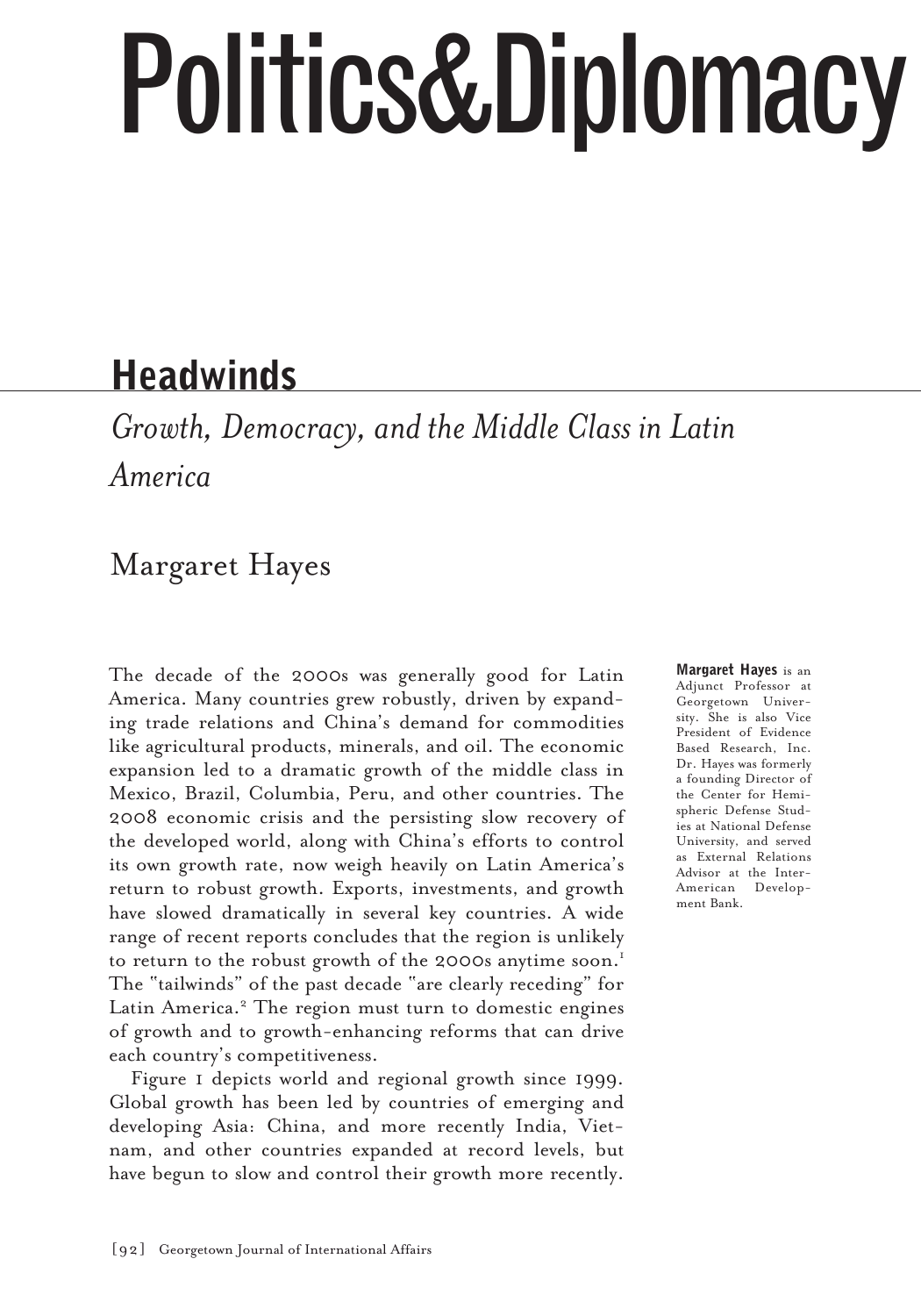Advanced economies, the most economically mature, have posted the lowest growth rates. The Western hemisphere falls between these two, posting growth around 6 percent or more yearon-year during the latter half of the decade, and briefly following the crises of 2009 and 2010.

opment Bank, summarized the challenges to the region in a recent speech: "The direction of winds from the global economy impelling the regional economy have shifted, and we have to prepare to navigate with our own efforts and without the tailwinds that we have had in recent years."3 The need to program



**Figure 1** World GDP Growth, Year-on-Year

The challenges for Latin America, and particularly for its largest economies, are to diversify productive sectors, improve labor productivity, and enhance their competitiveness in the global marketplace. The region's middle classes were demanding these changes in their recent street protests calling for better education, better health services, better transportation and infrastructure, better business climates, and more efficient and responsive government. Many of these changes will take time to show results. Governments' responses to the new challenges will have profound influence on Latin America's evolving democracies and their future growth prospects.

Enrique Iglesias, the former Secretary General of the Economic Commission for Latin American and former President of the Inter-American Develeconomic and social development with greater reliance on internal conditions underscores a fundamental role for economic integration of Latin America in present circumstances.

To address these challenges, Iglesias argues that Latin America should pursue selective regional cooperation, make serious efforts to increase the flexibility of existing integration agreements, and promote greater coordination. Doing so will require progressive cooperation in the areas of infrastructure, production sectors like the auto industry, and coordination of efforts in innovative research and development (R&D). The region also needs to take advantage of the more than 500 "multilatinas" (Latin American multinationals) that are already working and expanding their influence.<sup>4</sup> By creating new spaces for regional cooperation,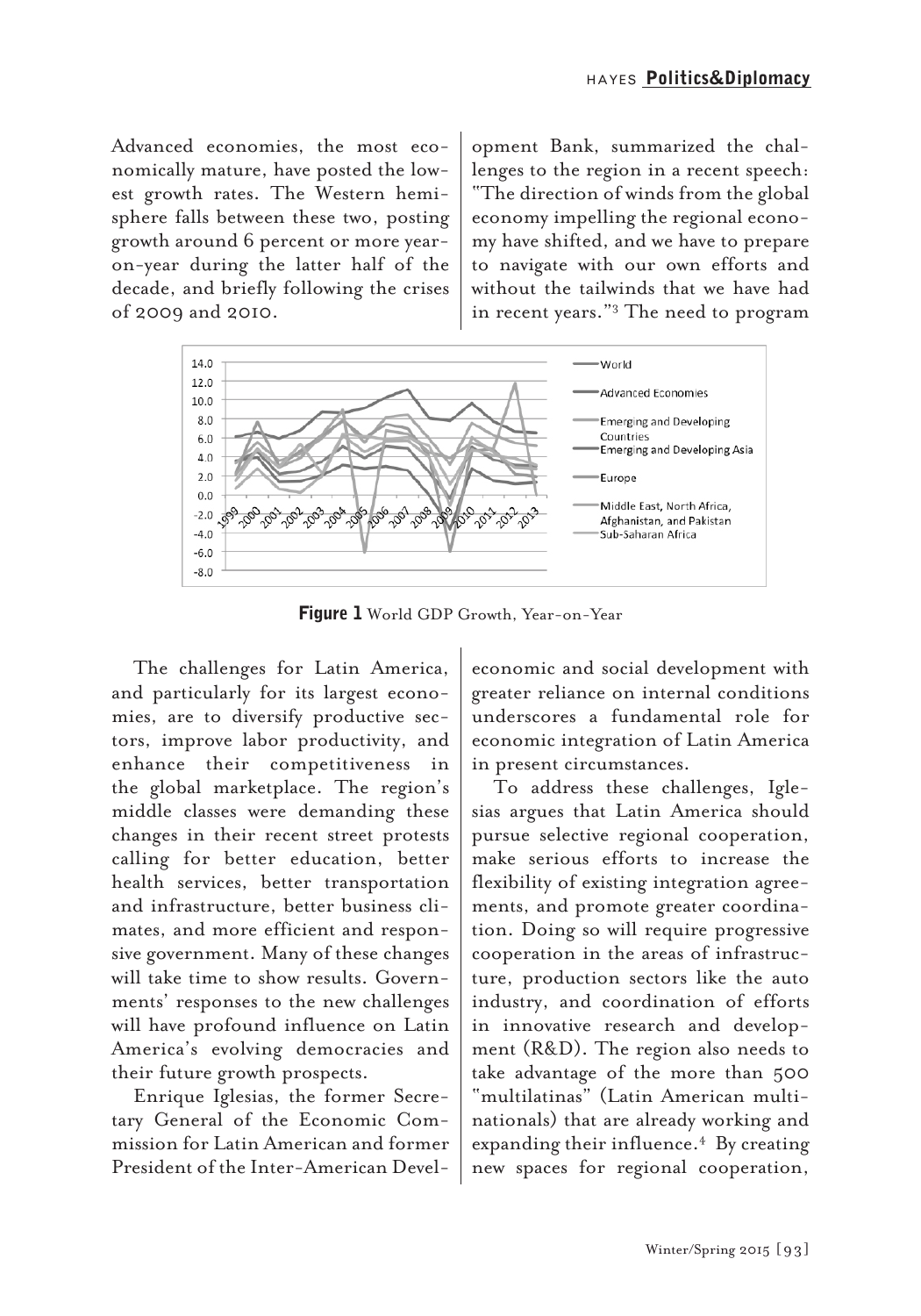HEADWINDS

Latin America will be able to unlock new frontiers of industrialization that no single country, no matter how big, could accomplish alone.

#### Latin America's Competitive-

ness. The World Economic Forum's (WEF) annual Global Competitiveness Index (GCI) provides insight into the region's challenges. The index is constructed from scoring competitiveness factors on twelve pillars allocated across three clusters: *Basic Requirements, Efficiency Enhancers, and Innovation and Sophistication Factors*. <sup>5</sup> *Basic Requirements* encompasses public and private institutional performance, including evaluations of property rights, ethics and corruption,

ciency, financial market development and technological readiness, and size of both domestic and export markets. Lastly, *Innovation and Sophistication Factors* assess the sophistication of businesses and innovative R&D.6 The *Basic Requirements* sub-index components are critical for factor-driven economies that produce primary products, while *Efficiency*driven economies rely on combinations of labor, capital, trade, and production. *Innovation*-driven economies combine knowledge, research, and technology to the above mix. Utilizing a wide variety of quantitative data and responses to the WEF's Executive Opinion Survey, these twelve pillars are aggregated and tallied on a seven-point scale, reveal-

|               | <b>Overall</b><br><b>Competitiveness</b><br><b>Index</b> |       | <b>Basic Requirements</b> |       | <b>Efficiency Enhancers</b> |       | Innovation and<br><b>Sophistication</b><br><b>Factors</b> |       |
|---------------|----------------------------------------------------------|-------|---------------------------|-------|-----------------------------|-------|-----------------------------------------------------------|-------|
|               | Rank                                                     | Score | Rank                      | Score | Rank                        | Score | Rank                                                      | Score |
| <b>Chile</b>  | 33                                                       | 4.6   | 30                        | 5.25  | 29                          | 4.68  | 49                                                        | 3.88  |
| <b>Panama</b> | 48                                                       | 4.43  | 53                        | 4.82  | 55                          | 4.29  | 46                                                        | 3.95  |
| <b>Brazil</b> | 67                                                       | 4.34  | 83                        | 4.4   | 42                          | 4.46  | 56                                                        | 3.82  |
| <b>Mexico</b> | 61                                                       | 4.27  | 69                        | 4.59  | 60                          | 4.2   | 59                                                        | 3.73  |
| Peru          | 65                                                       | 4.24  | 74                        | 4.52  | 62                          | 4.19  | 99                                                        | 3.34  |
| Argentina     | IO4                                                      | 3.79  | IO4                       | 4.08  | 93                          | 3.75  | 96                                                        | 3.37  |
| Venezuela     | 131                                                      | 3.32  | 131                       | 3.36  | I24                         | 3.35  | 135                                                       | 2.7I  |

Table 1 Latin American Global Competitiveness Rankings

government efficiency and security, infrastructure availability, the macroeconomic environment, and health and primary education. *Efficiency Enhancers* are comprised of the quantity and quality of secondary and higher education, market efficiency (including both domestic and foreign competition), trade restrictions, labor market effi-

ing the GCI. Table 1 summarizes the GCI performance scores of seven Latin American economies.

Switzerland possesses the top score of 5.7. Chile is the highest-ranked Latin American economy at 33. China precedes Chile at rank 28 and a score of 4.89. Panama is the second highest-ranking Latin American coun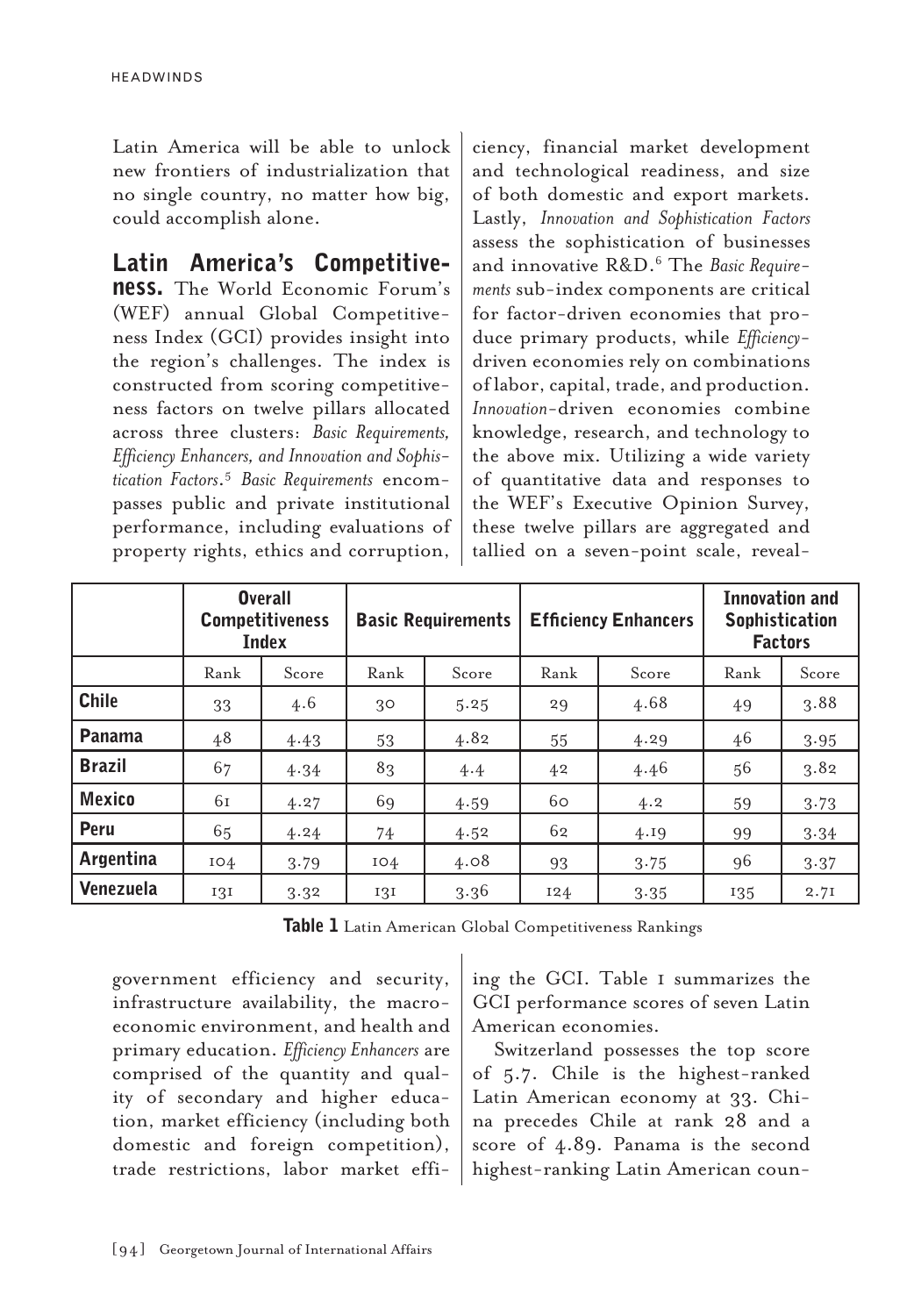try in the list, and Venezuela, which recently earned the label of "probably the world's worst-managed economy," falls at the bottom of the rankings with only Haiti below it.7 Most of these Latin American countries are transitioning to *Innovation*-driven economies. Peru and Colombia rank as *Efficiency*-driven but not yet in transition, while Venezuela falls between *Factor* and *Efficiency*-driven.

A closer examination of the three

on assessments of higher education and training quality, and several receive a strong score boost from their overall market size. Nevertheless, quite low scores on goods and labor market efficiencies, and on technology readiness, offset the more positive ratings. Brazil, Chile, Colombia, Mexico, and Panama score above the scale's median regarding innovation and business sophistication, but these rankings are driven

By creating new spaces for regional cooperation, Latin America can unlock new frontiers of industrialization that no single country could accomplish alone.

sub-indexes shows that Latin American competitiveness is seriously impacted by shortfalls in *Basic Requirements*. Several countries rank noticeably lower in these requirements than their overall ranking would suggest, while doing much better with respect to *Efficiency Enhancers*. Panama, Brazil, and Mexico rank reasonably well in terms of *Innovation and Sophistication Factors*, even though poor scores on institutional performance and infrastructure adequacy pull the countries down. Chile, Colombia, and Peru all score over 5.0 regarding their macroeconomic environments, and all of the listed countries score over 5.0 in their provision of heath and primary education. Only Mexico and Chile receive scores over 4.0 on infrastructure adequacy. Institutional performance scores range from 2.1 in Venezuela to 4.8 in Chile, with all other nations remaining at 3.5 and below. With respect to *Efficiency Enhancers*, most countries do well by their business sophistication, while their innovation scores are much lower. More generally, corruption remains a concern in most of these economies, except for Chile. Government inefficiency is also a widely expressed concern that negatively affects the ease of doing business and the viability of business sophistication and growth. In short, Latin America is very inconsistent in its competitiveness indicators, and this impedes the development of reinforcing synergies.

#### The Importance of Education.

Education is an important component of the GCI. While education is generally available in Latin American countries, the overall quality, particularly at the primary and secondary level, is a subject of much discussion. This is demonstrated by Latin America's performance well below the Organization for Economic Cooperation and Devel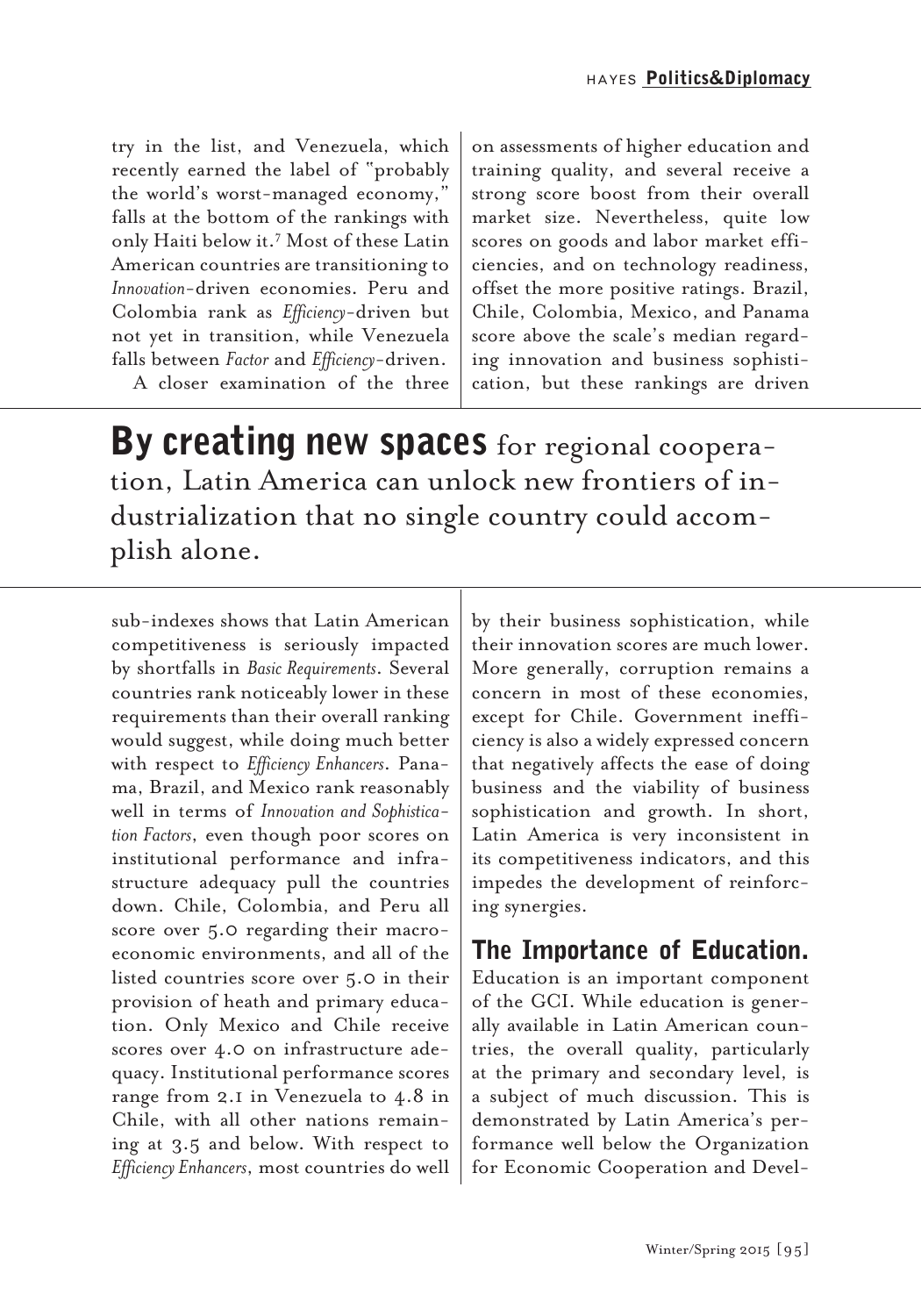opment (OECD) average on the global Program for International Student Assessment (PISA) exam (see Table 2).8 The OECD argues that "improvements in education have the potential to boost growth more than virtually all other types of structural reform."

A Brazilian study reflected the region's concern with its quality of education: "Brazil's several high-quality, free public universities must teach students arriving from the *notoriously weak system of public education.*"9 In 2011, the country spent on college students almost five times what it spent on stushare of top performers in math. Other Latin American countries were well below 1 percent. As a result, businesses in the region often have difficulties finding workers with the necessary skills to meet job requirements.

Criticisms of the education systems in the region are that they are "outdated," "too academic," and do not prepare students to compete in the global marketplace.<sup>11</sup> Curriculum changes are needed to incorporate technology and emphasize greater analytical skills. As one Brazilian commented: "We need to be bolder. We cannot have a school

|                 | Mean Math<br><b>Score</b> | <b>Share of Top</b><br>Performers in<br>Math | <b>Mean Reading</b><br><b>Score</b> | <b>Mean Science</b><br><b>Score</b> |
|-----------------|---------------------------|----------------------------------------------|-------------------------------------|-------------------------------------|
| <b>OECD Avg</b> | 494                       | 12.6                                         | 496                                 | 50I                                 |
| <b>Chile</b>    | 427                       | I.6                                          | 44I                                 | 445                                 |
| <b>Mexico</b>   | 42I                       | 0.6                                          | 424                                 | 415                                 |
| <b>Brazil</b>   | 391                       | $\circ$ .8                                   | 4I <sub>O</sub>                     | 405                                 |
| Argentina       | 388                       | O.3                                          | 396                                 | 406                                 |
| <b>Colombia</b> | 376                       | O.3                                          | 403                                 | 399                                 |

Table 2 Latin American performance on the OECD PISA Exam 2012

dents in basic education. One result of this distortion is that while some 85 percent of Brazilians from ages fifteen to seventeen are enrolled in school, only half of them are at the appropriate grade level.<sup>10</sup> The minority of high performing students who raise overall national performance scores often attend private schools. Across the spectrum, however, the majority of students perform at the lowest levels. Only 1.6 percent of students who took the PISA exam in Chile, the region's best performer, fell into the OECD average of the 19th century, with teachers of the 20th century, if we are to interest students of the 21st century."12 Since most students will end education at the secondary school level, education should require greater access to technology and greater attention to practical skills at earlier ages. Mexico, with one of the most dynamic industrial sectors in the region, has just begun to introduce technology schools into its education system. This kind of skills training is also needed to draw workers into the formal market and out of the low-wage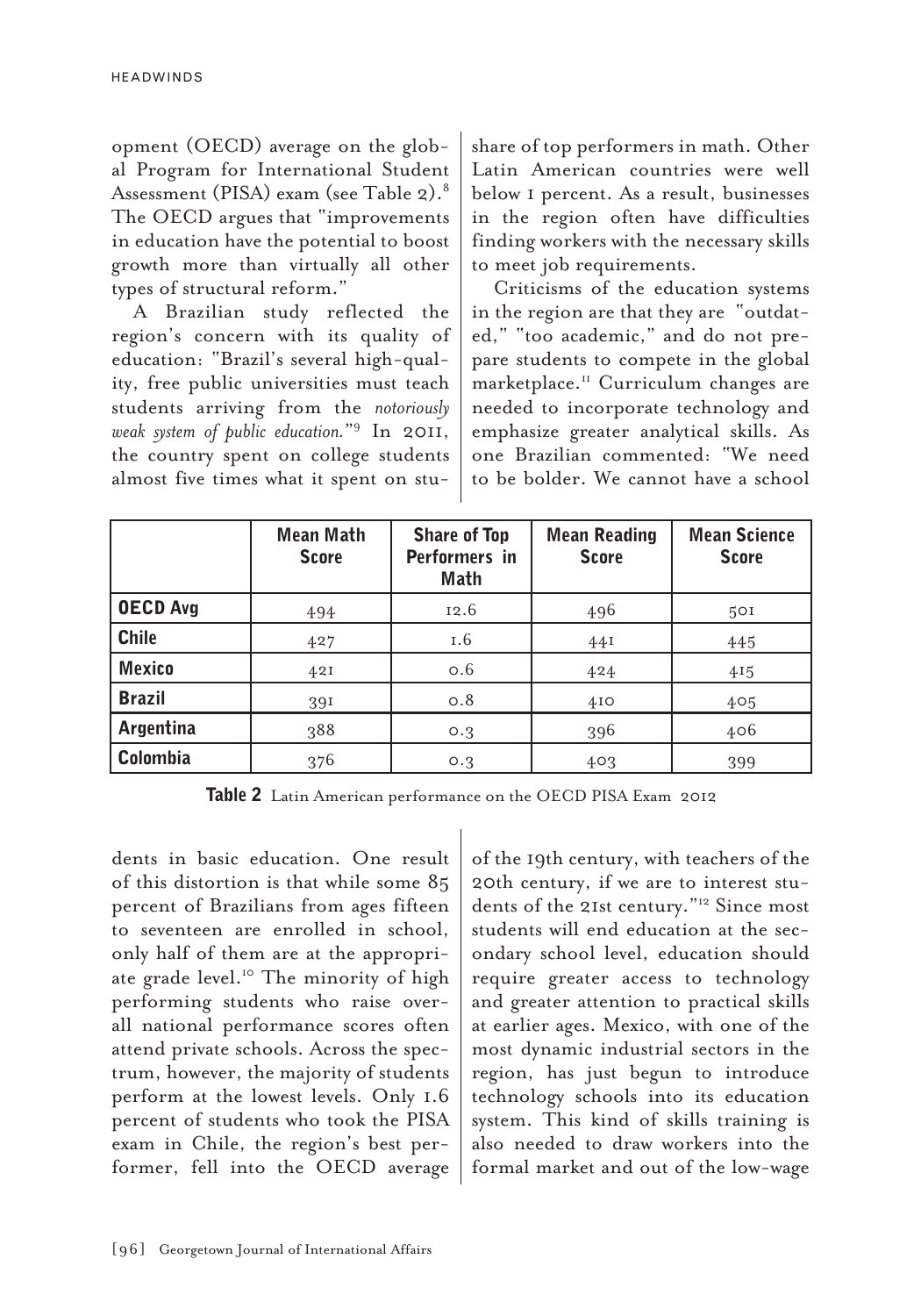informal market.13 Brazil launched a National Program for Access to Technical Education and Employment (Pronatec) in 2011. For Pronatec to work, there needs to be much closer collaboration between the private sector and the education community so that the skills being taught meet market requirements.

Resource curse? Growing external demand and rising prices for basic goods like agriculture, minerals and ores, and petroleum drove the past decade of Latin America's economic expansion. Analysts now urge the region to focus on "knowledge, technology and innovation" as a basis for development.<sup>15</sup> According to the U.S.

## **Businesses in the region** often have difficulties finding workers with the necessary skills to meet job requirements.

Teacher qualifications and training must also be better. Mexican President Enrique Peña Nieto bravely took on the entrenched national teachers union as one of his first actions in office. The unions predictably responded by violently protesting and shutting schools down. The teachers unions are a challenge to education reform in other countries as well, resisting any kind of change and any external evaluation of their performance. In many cases, teachers in primary and secondary schools are not licensed, especially in the final years of middle and high school.14 If "improvements in education have the potential to boost growth more than virtually all other types of structural reform," they are going to have to change, and countries must insist on education that provides greater access to technology, an emphasis on analytical abilities, and improved teaching requirements. The region must begin to compete with countries at the top of the PISA scale.

Energy Information Administration, the Americas in 2013 accounted for one-third of proved world reserves of crude oil, one-tenth of proved natural gas reserves, and enormous amounts of recoverable reservoired resources like tight oil and shale gas.16 Venezuela, Canada, the United States, and Brazil are the principal sources of these resources, but Argentina, Peru, Ecuador, Colombia, and Mexico are all producers and exporters of petroleum, and oil exports have been an important component of the recent energy expansion. Brazil, Chile, Colombia, and Peru are also major exporters of ores. Brazil's discovery of vast offshore pre-salt petroleum reserves has sparked national excitement, but bringing the reserves to market will be slow, given the challenging market environment, the requirement for advanced petroleum recovery technologies, and a still uncertain regulatory environment that has discouraged some of the most experienced offshore operators from bidding on the reserves' first auction.<sup>17</sup>

While the boom in oil, copper, and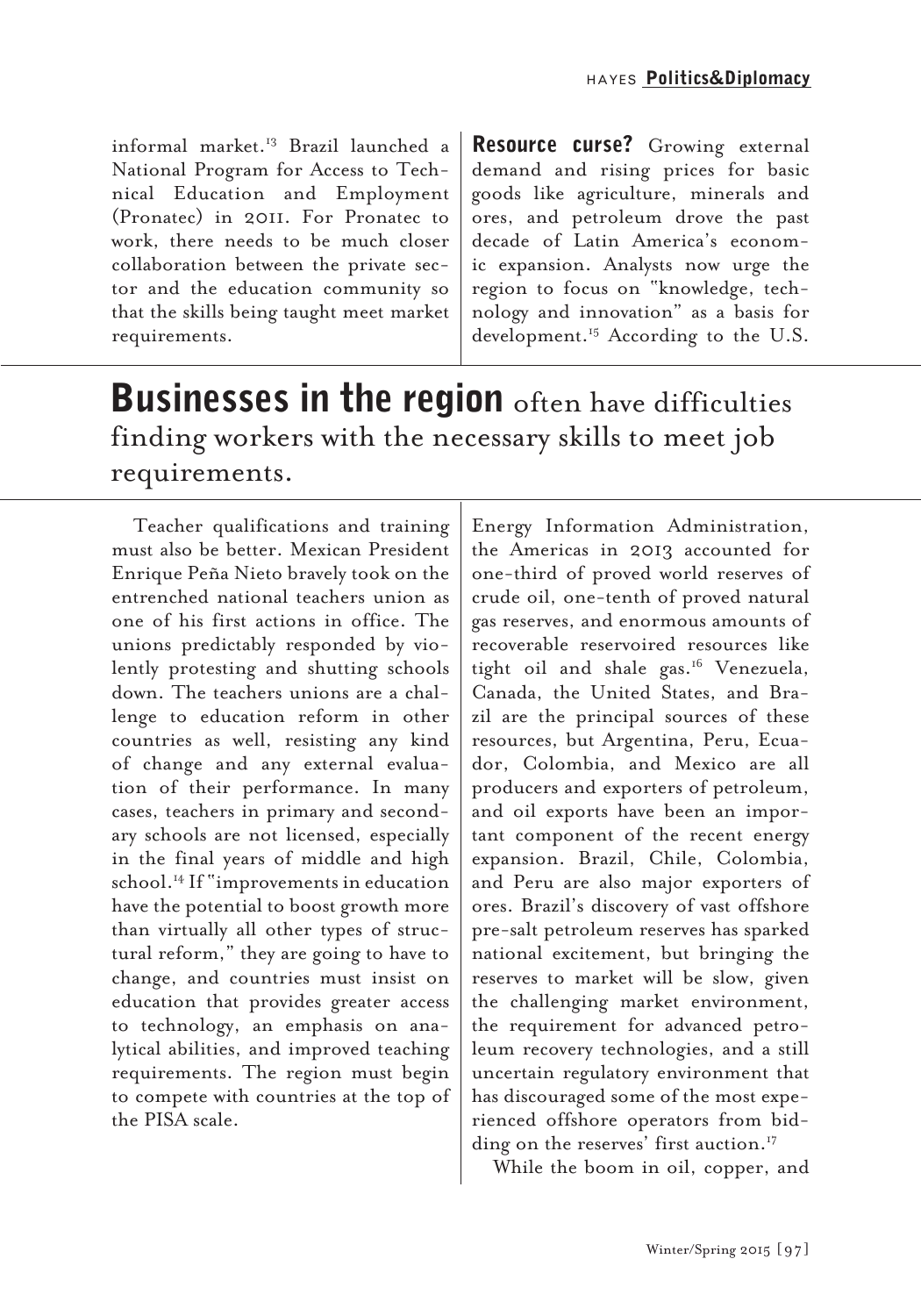iron-ore exports have captured news headlines in recent years, Latin America possesses a fairly diverse production environment. An examination of the percentage share of total exports for the top ten exports of the region's large economies shows considerable potential for diversification expansion. While several economies are obviously dependent on raw material exports—Chile, Colombia, and especially Venezuela oil producers like Argentina, Brazil, and Mexico enjoy considerable diversity in their exports. Agriculture remains an important export for most countries, including Argentina, Brazil, and Ecuador. Manufacturing exports, including automobiles, automobile parts, sophisticated aircraft, and other products are important in Mexico, Argentina, and Brazil.<sup>18</sup> Only Venezuela is overwhelm-

ing, expanding the use of information and communication technologies, and promoting and rewarding innovation. It also requires addressing serious infrastructure bottlenecks: road networks, lack of rail communication, ports that are inefficient and inadequate for the volume of goods that already should pass through them, insufficient power supplies in critical urban and industrial areas, and others. Reducing bureaucracy and corruption in decision-making apparatuses is also important to facilitate business expansion and to reduce the "corruption taxes" that affect far too many countries. Finally, countries must make the hard political decision to level taxes on incomes and profits that can generate the revenues needed to address infrastructure shortfalls. Together, these reforms should help

### Reducing bureaucracy and corruption in decision-making apparatuses is also important to facilitate business expansion.

ingly dependent on oil for 88 percent of its exports, and that country unfortunately has allowed its non-oil sectors to languish in the past two decades. Most other countries are consciously seeking to diversify exports, but they still lack the regional coordination of efforts that Enrique Iglesias suggests is needed to fully exploit synergies.

What is to be done? Analysts agree that Latin American countries must undertake major efforts to improve productivity and increase economic competitiveness. This requires investments in education and worker train-

countries move into the *Efficiency*-driven phase of competitiveness and acquire more diversified participation in the global value chain.

The OECD, World Bank, and Economic Commission for Latin America have all listed structural and policy changes that need to be implemented. In a new report, the Inter-American Development Bank also argues that these changes will require important adjustments in the public sector policy-making bureaucracy.<sup>19</sup> Governments will have to be more flexible in addressing problems, implementing policy changes, and operating more as "learn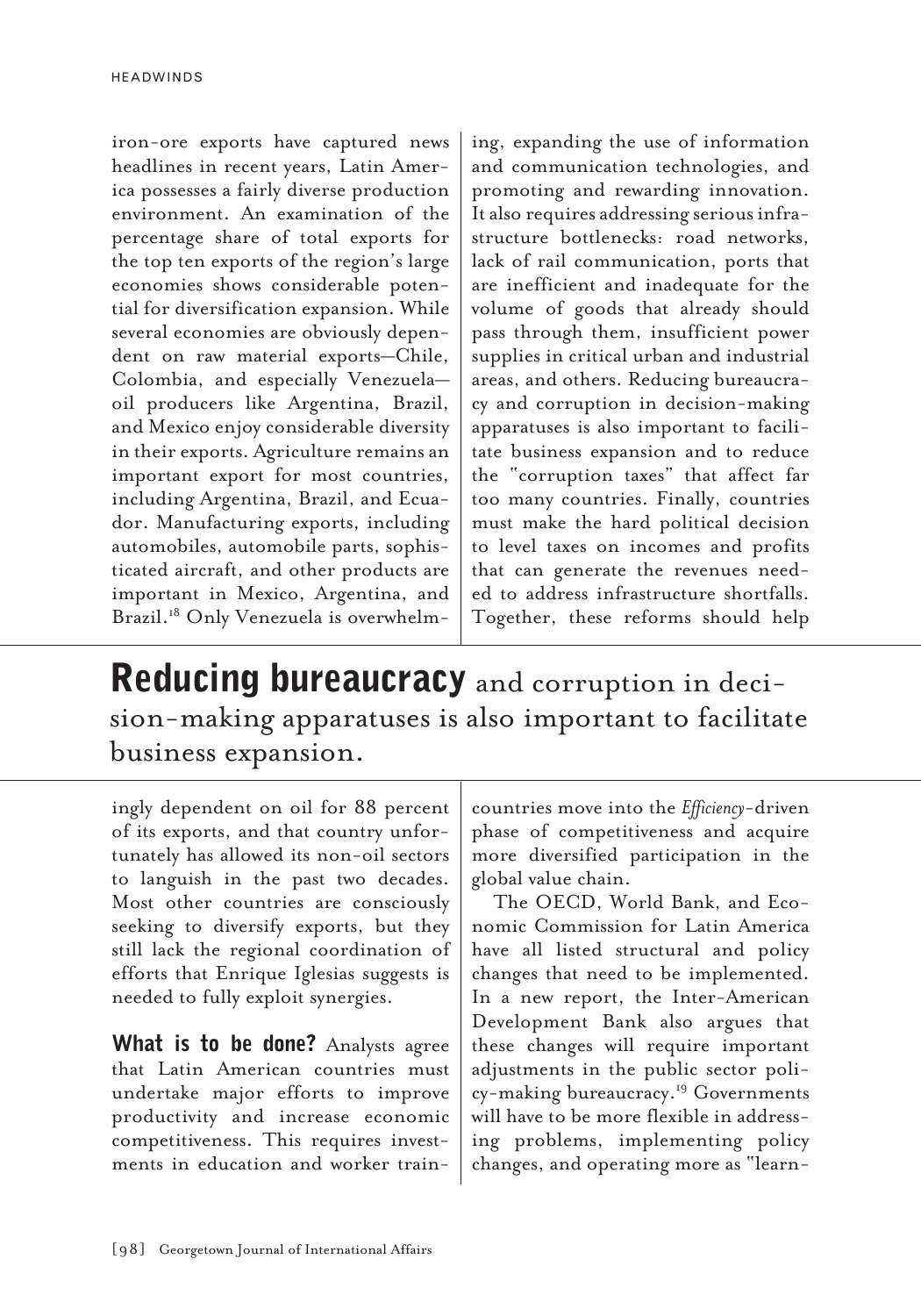ing organizations" by learning empirically about best practices to address their shortcomings. They will have to work more closely with the private sector while avoiding "capture" by specific sectors and firms. Finally, government agencies must learn to coordinate more effectively with each other to implement solutions in the best possible manner.<sup>20</sup>

Enrique Iglesias also argues that Latin America must make better use of its existing trade agreements, and address trade barriers, like high tariffs, that could enhance the Latin American share in the global value chain. Moreover, Latin America must pursue new agreements with new partners. Chile, Peru, Colombia, and Mexico are actively pursuing the Trans-Pacific Partnership. Greater Latin American integration would very likely draw Brazil and Argentina into that Partnership, furthering regional gains from trade. Brazil is considering negotiating directly and alone with the European Union, despite reluctance on the part of MERCOSUR partners. MERCO-SUR and other regional agreements should be streamlined and made more efficient and less bureaucratic.

Implications for Democracy. Public opinion research reports strong support for democracy in most Latin American countries. Even while expressing concerns about different aspects of democratic performance, citizens support the idea that "democracy is the best system"–what the Latinobarometro poll calls the "Churchillian" concept. Nevertheless, protests over the availability and quality of government services have been increasing. The protestors tend to be young, single, and well educat-

ed—the youth of the emerging middle class. From 2011 to 2012, Chilean students marched in the streets protesting against the high cost of secondary and higher education, which are largely private, and demanding more state support for middle schools and colleges. In 2013, demonstrators in Brazil protested against government corruption, lowquality education and insecurity, as well as the large sums of money being spent in preparation for the FIFA World Cup despite the nation's poor healthcare services. Protestors demanded, "We want FIFA-quality healthcare!" In early 2014, Venezuelans protested against the high levels of violence, increasing inflation, and the absence of the most basic goods in stores. Some Venezuelan demonstrators demanded the resignation of President Nicolas Maduro. All too often, protests were met by heavyhanded police responses.<sup>21</sup>

Regional frustrations with government and democracy tend to be focused on the quality and delivery of public goods. Citizens are most supportive of their governments when the economy is growing, insecurity is contained, and corruption is controlled. Support for political parties is low, at 36.8 percent, while support for the Catholic Church and the armed forces is high at 63.1 percent and 62.2 percent, respectively.22 Survey respondents expressed low levels of confidence in political leaders and political parties, when questioned "Do political parties listen to people like me?" or "Are political leaders interested in what people like me think?" In Mexico, Argentina, Chile, Colombia, and Brazil, fewer than 40 percent of respondents answer affirmatively to these questions.<sup>23</sup>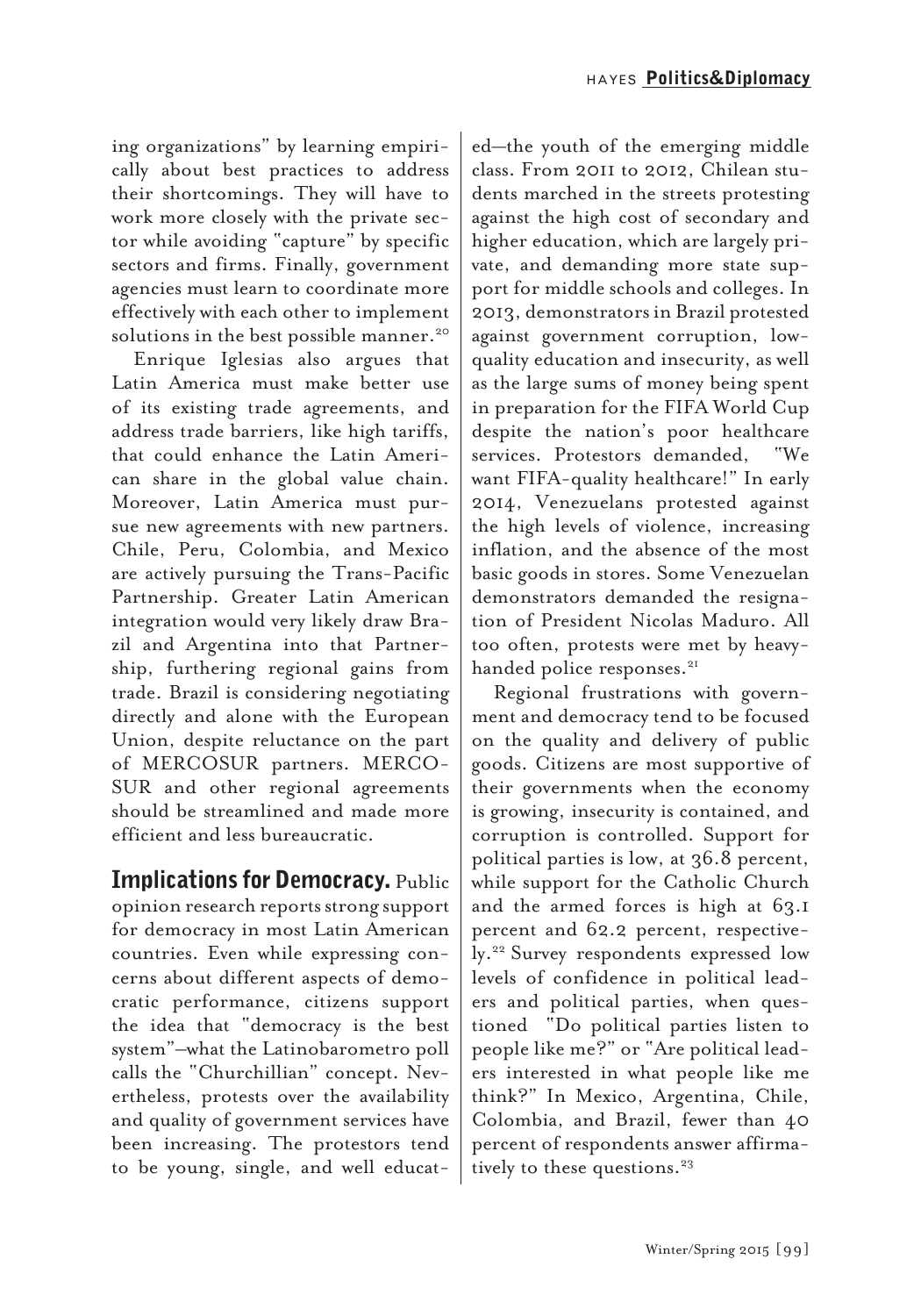Conclusion. Latin American governments' abilities to face the challenging "economic headwinds" of the coming years and introduce policies that can contribute to enhanced productivity, increased competitiveness, and greater insertion into the global value chain are particularly important for building the foundations for stable regimes. In addition, the ability to deliver better education and healthcare, while growing the

middle class and expanding opportunities for more challenging jobs, is necessary to address the rising expectations of people in the region and build their confidence in governments that serve the public's interest. Ultimately, Latin American governments will need their citizens to share in the reshaping of the region's economic and political development if they are to be successful.